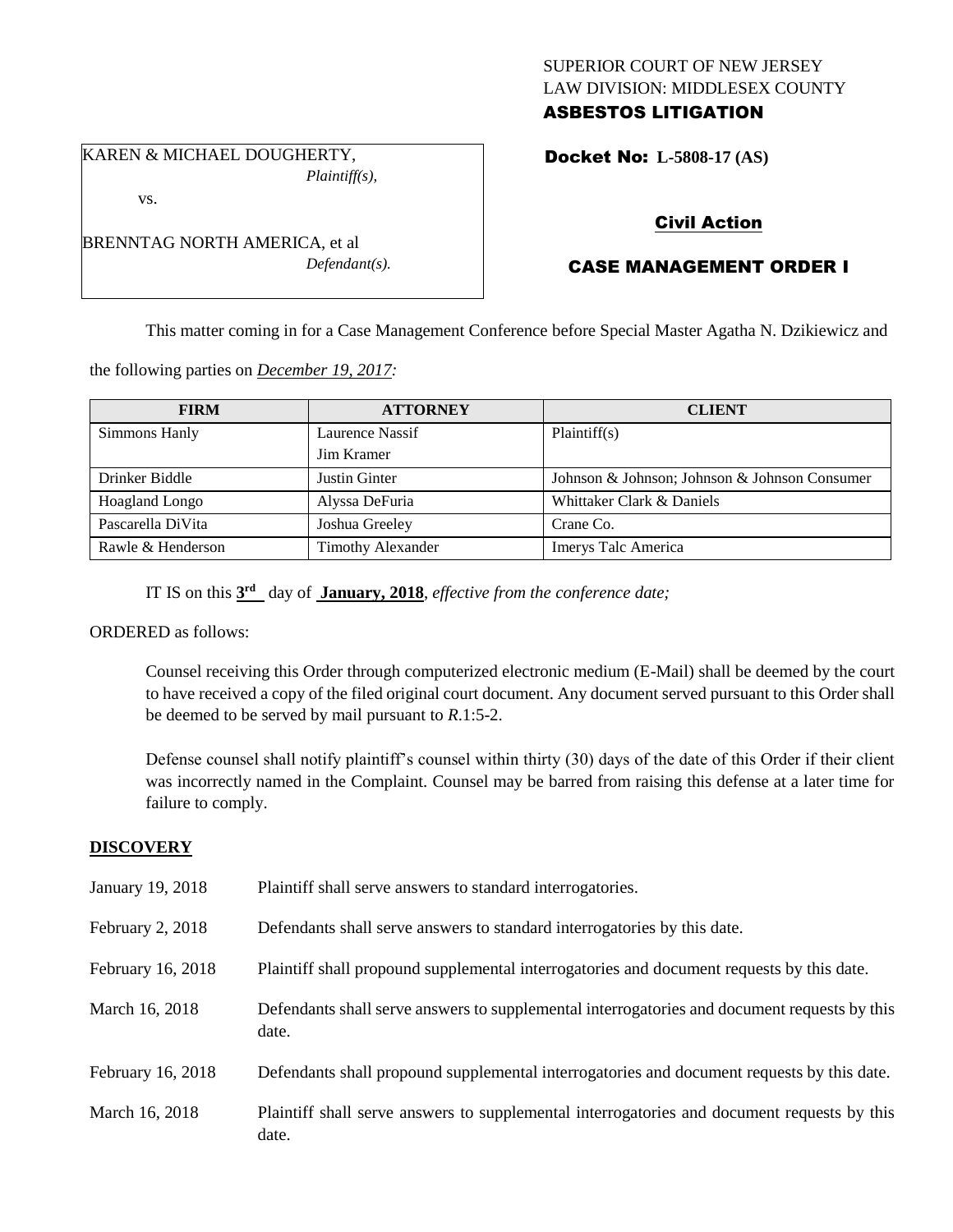| April 13, 2018 | Plaintiff depositions shall be concluded by this date. Plaintiff's counsel shall contact the<br>Special Master within one week of this deadline if plaintiff depositions are not completed by<br>this date. |
|----------------|-------------------------------------------------------------------------------------------------------------------------------------------------------------------------------------------------------------|
| May 15, 2018   | Fact discovery, including depositions, shall be completed by this date. Plaintiff's counsel shall<br>contact the Special Master within one week of this deadline if all fact discovery is not<br>completed. |
| June 29, 2018  | Depositions of corporate representatives shall be completed by this date.                                                                                                                                   |

## **EARLY SETTLEMENT**

July 31, 2018 Settlement demands shall be served on all counsel and the Special Master by this date.

#### **SUMMARY JUDGMENT MOTION PRACTICE**

- September 28, 2018 Summary judgment motions shall be filed no later than this date.
- October 26, 2018 Last return date for summary judgment motions.

#### **MEDICAL DEFENSE**

- January 19, 2018 Plaintiff shall serve executed medical authorizations (along with answers to interrogatories) by this date.
- January 19, 2018 Plaintiff shall serve a diagnostic medical report and any medical records in plaintiff's possession by this date.
- September 17, 2018 Plaintiff shall serve medical expert reports by this date.
- November 30, 2018 Defendants shall identify its medical experts and serve medical reports, if any, by this date. In addition, defendants shall notify plaintiff's counsel (as well as all counsel of record) of a joinder in an expert medical defense by this date.

#### **LIABILITY EXPERT REPORTS**

September 17, 2018 Plaintiff shall identify its liability experts and serve liability expert reports or a certified expert statement by this date or waive any opportunity to rely on liability expert testimony.

November 30, 2018 Defendants shall identify its liability experts and serve liability expert reports, if any, by this date or waive any opportunity to rely on liability expert testimony.

#### **ECONOMIST EXPERT REPORTS**

- September 17, 2018 Plaintiff shall identify its expert economists and serve expert economist report(s), if any, by this date or waive any opportunity to rely on economic expert testimony.
- November 30, 2018 Defendants shall identify its expert economists and serve expert economist report(s), if any, by this date or waive any opportunity to rely on economic expert testimony.

 $\_$  ,  $\_$  ,  $\_$  ,  $\_$  ,  $\_$  ,  $\_$  ,  $\_$  ,  $\_$  ,  $\_$  ,  $\_$  ,  $\_$  ,  $\_$  ,  $\_$  ,  $\_$  ,  $\_$  ,  $\_$  ,  $\_$  ,  $\_$  ,  $\_$  ,  $\_$  ,  $\_$  ,  $\_$  ,  $\_$  ,  $\_$  ,  $\_$  ,  $\_$  ,  $\_$  ,  $\_$  ,  $\_$  ,  $\_$  ,  $\_$  ,  $\_$  ,  $\_$  ,  $\_$  ,  $\_$  ,  $\_$  ,  $\_$  ,